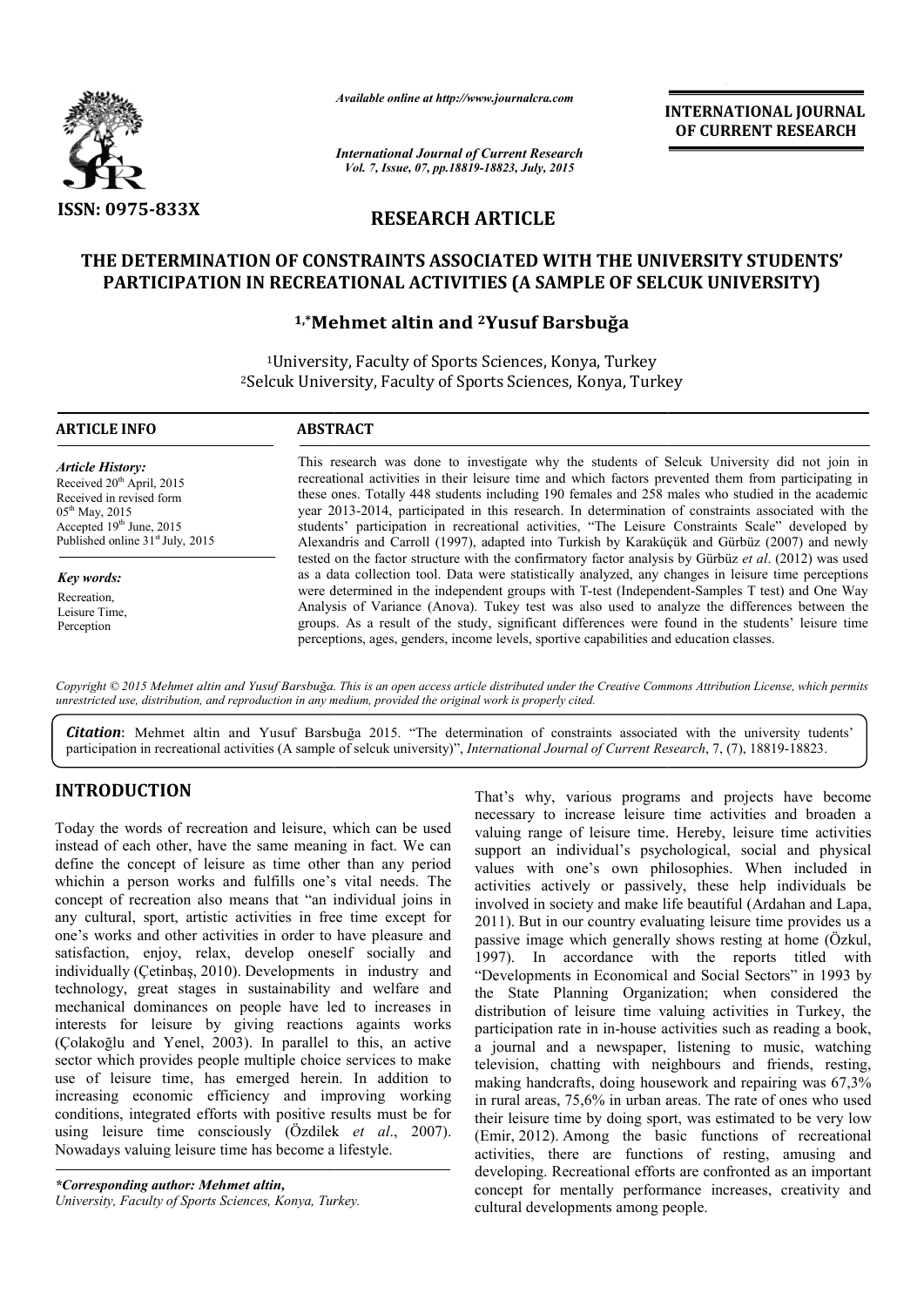Especially in students having academic education in universities their cultural, social and skill equipments as well as academic background are effective on their success for their scientific and social lives (Özşaker, 2012). Students of the higher education institutions have an important place in Turkish population with a young identity. Furthermore, young people are boundless potential and faith of the country future due to their sensitive and dynamic attributes. Therefore, issues relating to students and problems associated with leisure time valuing are common issues and problems of all the higher education institutions (Mutlu, 2008).

University students' valuing free time and participating in recreational activities are partly organized within the opportunities to themselves by schools during their education; in this regard, universities may take a guiding role to value students' time except for their formal education well. Universities' own recreation programs and their relevant infrastructure opportunities predict other participation reasons when increasing communication between young people (Balcı, 2003).

In spite of these positive contributions of recreational activities, it has been determined that individuals do not join in these types of activities important for themselves due to several reasons or cannot get involved in these ones due to various obstacles (Karaküçük and Gürbüz, 2007). In our study, the obstacles in participation to the relevant recreational activities have been evaluated; these have been interpreted with the variables such as gender, age, income level and sport experience.

## MATERIALS AND METHODS

## Research Group

The study group of the research totally included 448 students including 190 females and 258 males having education in Selcuk University in the spring semester of the 2013-2014 academic year.

## Data Collection Tool

In determination of obstructs associated with the students' narticination in recreational activities, "The Leisure participation in recreational activities, Constraints Scale" developed by Alexandris and Carroll (1997), adapted into Turkish by Karaküçük and Gürbüz (2007) and newly tested on the factor structure with the confirmatory factor analysis by Gürbüz *et al*. (2012) was used as a data collection tool. The original scale involves 29 articles and 7 sub-dimensions. But the scale form used in this research involved 18 items and 6 sub-dimensisons. These subdimensions were; (a) Individual Psychology (3 items), (b) Lack of Information (3 items), (c) Lack of Facility (3 items), (d) Lack of Friends (3 items), (e) Time (3 items) ve (f) Lack of Interest (3 items). The scale items were ordered as (1) "Absolutely Unimportant" ve (4) "Absolutely Important", and graded as well. The Cronbach Alpha reliability co-efficient for the sub-factors of the scale varied between 0.65 and 0.86, it was estimated to be 0.85 for a whole scale. Also, the participants' personal information such as gender, age, class,

monthly average income and history of interests in any sport branch was obtained when collecting data with "The Leisure Constraints Scale".

## Data Analysis

In evaluation of data and estimation of values, the SPSS 16.0 statistical package program was used. Data were summarised by estimating averages and standard deviations. The relevant differences in perceptions about leisure time were found out with the Independent-Samples T Test the t-test and the One Way Analysis of Variance (ANOVA). When there was any difference in the groups, the Tukey test was performed.

According to Table 1, when considered all the scale, the arithmetical averages of total points were found to be 36,73±8,61. The highest average value was 8,06±2,62 in the sub-dimension of facilities, the lowest average rate was 7,2±1,84 in the sub-dimension of lack of information. As understood from Table 2, there were no significant differences in the sub-dimensions of an individual's psychological situation, lack of information, facilities, friendship, time and a total value. In the sub-dimension of lack of interest, there was a statistically significant difference in favour of male students  $(P<0.05)$ .

According to Table 3, any significant differences were not found in the sub-dimensions of an individual's psychological situation, lack of information, friend, facility and interest. When examined the facility sub-dimension, the  $4<sup>th</sup>$  Class average value  $(9,09\pm2,32)$  and the 3<sup>rd</sup> Class average value (8,62±2,038) were similar, the arithmetical average value concerning the  $1<sup>st</sup> Class (7,65±2,63)$  was lower and statistically more different than these values (P<0.05). In the same way, the arithmetical average value concerning the  $4^{th}$  Class (9,09 $\pm$ 2,32) was statistically more different than the value concerning the  $2<sup>nd</sup> Class (7,97±2,71)$  in favour of the 4<sup>th</sup> Class students. As understood from Table 4; there were no statistically significant differences in the sub-dimensions of an individual's psychological situation, lack of information, friend, time and interest of the Leisure Constraints Scale. As seen at Table 5. No significant differences were observed in any of the subdimensions of the Leisure Constraints Scale.

# RESULTS AND DISCUSSION

Today human beings have minimised time which they separate to sport and recreational activities, because of many reasons such as works, insufficient time and health problems, or cannot keep time for them. In this study, the underlying reasons for university students not to join in the relevant recreational or sport activities have been summarised under the certain headlines. The arithmetical average results of leisure scale values which belong to the students are given at Table 1, thereby, this result seems to be high in the sub-dimensions of lack of Facility and Information. This situation firstly shows that lack of facility affects participation in the recreational or sport activities in a negative way. Also, when examining the high value in the sub-dimension of lack of information, it can be interpreted that many students are not aware of these types of activities or do not have enough information about the current facilities in order to benefit from these.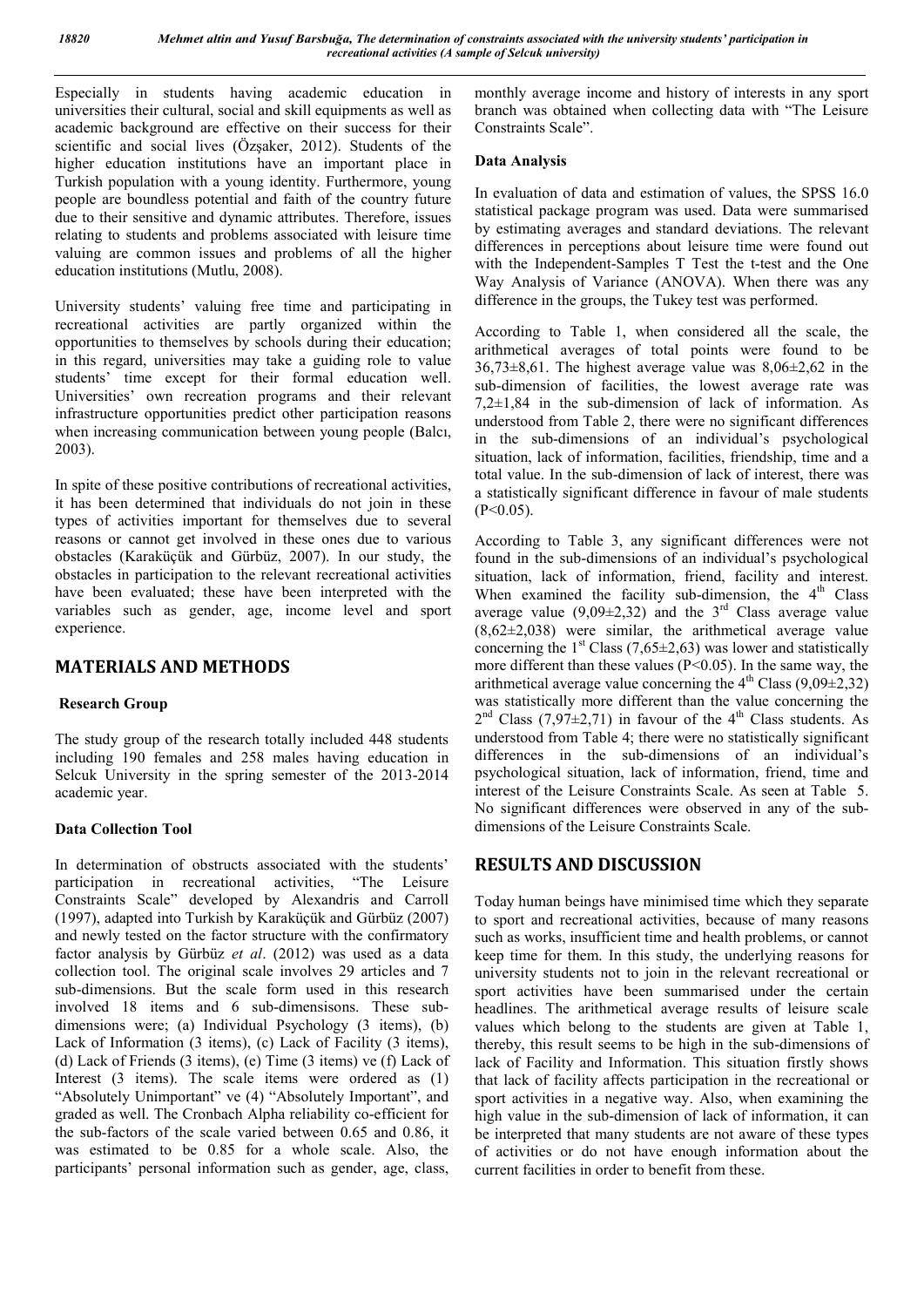|                             | N   | Mean  | SD.  | Min.  | Max.  |
|-----------------------------|-----|-------|------|-------|-------|
| <b>Individual Pschology</b> | 448 | 7.61  | 1.9  | 3,00  | 12,00 |
| Lack of Information         | 448 | 7.8   | 2,33 | 3,00  | 12,00 |
| Facility                    | 448 | 8,06  | 2,62 | 3,00  | 12,00 |
| Friendship                  | 448 | 7.5   | 1,95 | 3,00  | 12,00 |
| Time                        | 448 | 7.57  | 1,99 | 3,00  | 12,00 |
| Lack of Interest            | 448 | 7.2   | 1,84 | 3,00  | 12,00 |
| <b>Total Points</b>         | 448 | 36,73 | 8,61 | 13,00 | 68,00 |

Table 1. Leisure Scale Values Belong to Students

|                      | Gender | N   | Mean  | <b>SD</b> | F    | P       |
|----------------------|--------|-----|-------|-----------|------|---------|
|                      | Female | 190 | 7.63  | 1,93      | , 23 | ,63     |
| Individual Pschology | Male   | 258 | 7,6   | 1,88      |      |         |
|                      | Female | 190 | 7,71  | 2,42      | 2,01 | ,157    |
| Lack of Information  | Male   | 258 | 7,87  | 2,26      |      |         |
|                      | Female | 190 | 8,01  | 2,61      | , 23 | .63     |
| Facility             | Male   | 258 | 8,10  | 2,64      |      |         |
|                      | Female | 190 | 7.32  | 2,03      | .5   | ,48     |
| Lack of Friend       | Male   | 258 | 7.62  | 1,88      |      |         |
|                      | Female | 190 | 7.52  | 2,05      | ,56  | .45     |
| Time                 | Male   | 258 | 7.62  | 1.95      |      |         |
|                      | Female | 190 | 7.06  | 1.64      | 7.47 | $0.07*$ |
| Lack of Interest     | Male   | 258 | 7,30  | 1,97      |      |         |
|                      | Female | 190 | 35,31 | 8,12      | 2,2  | ,139    |
| <b>Total Points</b>  | Male   | 258 | 37,78 | 8,82      |      |         |

P<0.05 significant difference in groups

#### Table 3. Relevant Differences to Students' Classes

|                     |                          | N   | Mean        | <b>SD</b> | Min   | Max   | F      | $\mathbf{P}$ |
|---------------------|--------------------------|-----|-------------|-----------|-------|-------|--------|--------------|
|                     | 1 <sup>st</sup> Class    | 198 | 7,48        | 1,97      | 3,00  | 12,00 | 1,804  | ,146         |
|                     | $2^{\rm nd}$ Class       | 130 | 7,58        | 1,87      | 3,00  | 12,00 |        |              |
| Individual          | $3^{\rm rd}$ Class       | 64  | 7,63        | 1.58      | 4,00  | 11,00 |        |              |
| Pschology           | 4 <sup>th</sup> Class    | 56  | 8,14        | 1,99      | 3,00  | 12.00 |        |              |
|                     | 1 <sup>st</sup> Class    | 198 | 7,66        | 2,25      | 3,00  | 12,00 | 1,522  | ,208         |
|                     | $2^{\rm nd}$ Class       | 130 | 7,66        | 2,48      | 3,00  | 12,00 |        |              |
| Lack of             | 3 <sup>rd</sup> Class    | 64  | 8,11        | 2,18      | 3,00  | 12,00 |        |              |
| Information         | 4 <sup>th</sup> Class    | 56  | 8,27        | 2,37      | 3,00  | 12,00 |        |              |
|                     | 1 <sup>st</sup> Class    | 198 | 7,65a       | 2,63      | 3,00  | 12,00 | 5,689  | ,001         |
|                     | 2 <sup>nd</sup> Class    | 130 | 7,97#       | 2,71      | 3,00  | 12,00 |        | *            |
| Facility            | $3^{\rm rd}$ Class       | 64  | 8,62 b      | 2,38      | 3,00  | 12,00 |        |              |
|                     | 4 <sup>th</sup> Class    | 56  | 9,09 b#     | 2,32      | 3,00  | 12,00 |        |              |
|                     | 1 <sup>st</sup> Class    | 198 | 7,3         | 1,96      | 3,00  | 12,00 | 1,549  | ,201         |
|                     | 2 <sup>nd</sup> Class    | 130 | 7,53        | 1.99      | 3,00  | 12,00 |        |              |
| Lack of Friend      | $3rd$ Class              | 64  | 7,69        | 1,69      | 5,00  | 12,00 |        |              |
|                     | 4 <sup>th</sup> Class    | 56  | 7,86        | 2,06      | 3,00  | 12,00 |        |              |
|                     | 1 <sup>st</sup> Class    | 198 | 7.39        | 2,04      | 3,00  | 12,00 | 1,228  | ,299         |
|                     | 2 <sup>nd</sup> Class    | 130 | 7,69        | 2,04      | 3,00  | 12,00 |        |              |
| Time                | 3 <sup>rd</sup> Class    | 64  | 7,59        | 1,74      | 3,00  | 11,00 |        |              |
|                     | $4^{\text{th}}$ Class    | 56  | 7,91        | 1,97      | 3,00  | 12,00 |        |              |
|                     | 1 <sup>st</sup> Class    | 198 | 7,06        | 1,76      | 3,00  | 12,00 | 1,000  | ,393         |
|                     | 2 <sup>nd</sup> Class    | 130 | 7,38        | 2,029     | 3,00  | 12,00 |        |              |
| Interest            | 3 <sup>rd</sup> Class    | 64  | 7,14        | 1.75      | 3,00  | 11,00 |        |              |
|                     | 4 <sup>th</sup> Class    | 56  | 7,36        | 1,76      | 3,00  | 12,00 |        |              |
|                     | 1 <sup>st</sup> Class    | 198 | 34,57 a     | 7,35      | 16,00 | 56,00 | 12,191 | ,000         |
|                     | 2 <sup>nd</sup> Class    | 130 | 36,77#      | 8,12      | 13,00 | 62,00 |        | *            |
| <b>Total Points</b> | 3 <sup>rd</sup><br>Class | 64  | 39,44 b     | 8,11      | 21,00 | 55,00 |        |              |
|                     | 4 <sup>th</sup> Class    | 56  | 41,21 b $#$ | 9,86      | 17,00 | 68,00 |        |              |

P<0.05 significant difference in groups

a.  $b =$  groups having differences

A study on the participation frequencies of the university students in the recreational-sport activities and the factors inhibiting their participation by Alexandris and Carroll (1997) indicates that there is a significant relation between lack of information, an individual's motivation level and perceived constraint level. Furthermore, Özdilek *et al*.'s study (2007) suggests "Students are conscious about participating in the recreational activities, even though they want to join in these

ones, they cannot involved in these especially due to economic reasons, limited facilities, programs and guiding experts. In both studies, the results support our findings. At Table 2, the participants'reasons for not taking up in the recreational or sport activities are examined in accordance with the gender variable; no significant differences were found in the subdimensions of an individual's psychological situation, lack of information, facility, friend, time and the total value.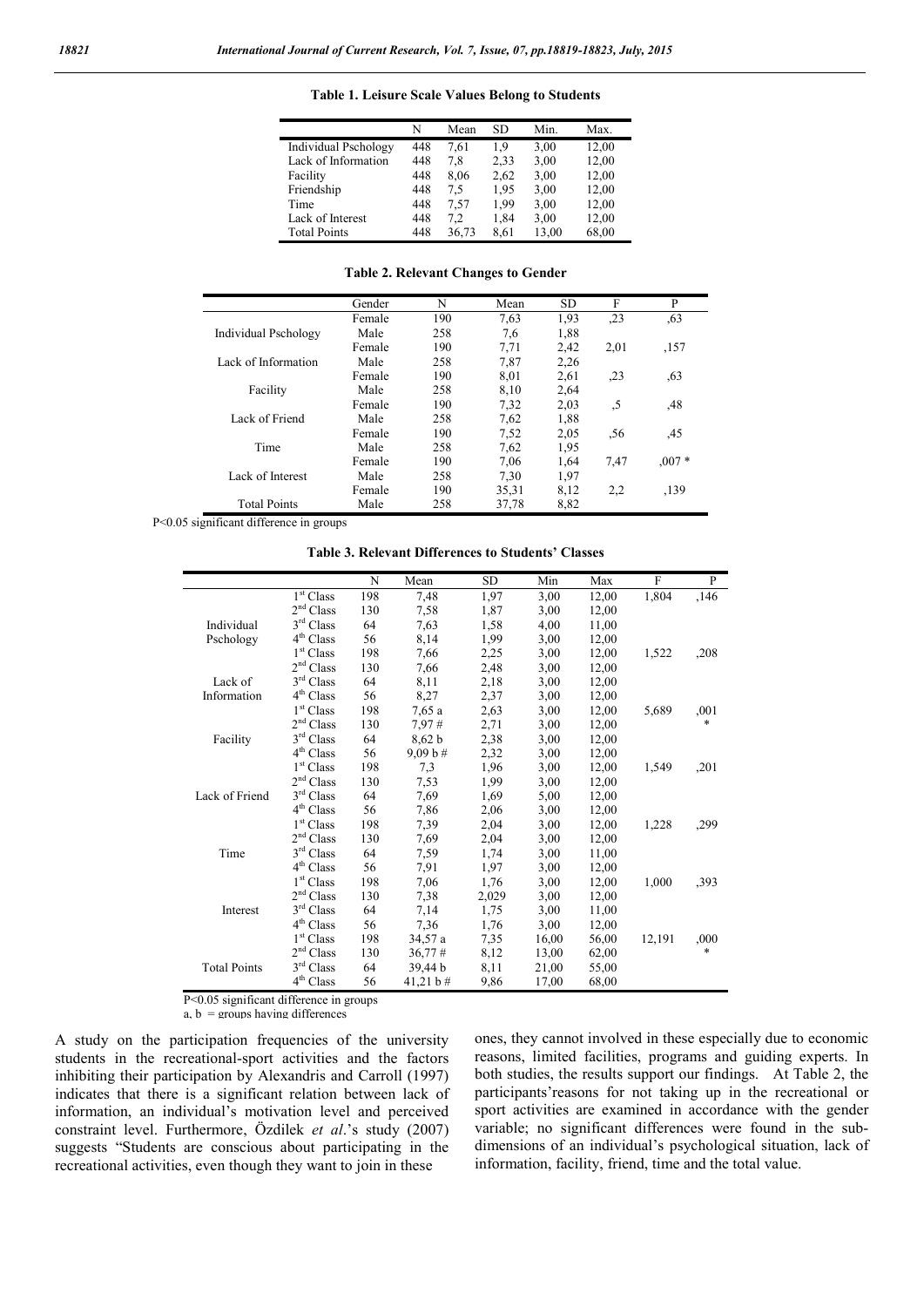|                             |          | $\mathbf N$ | Mean  | <b>SD</b> | Min   | Max   | F            | P     |
|-----------------------------|----------|-------------|-------|-----------|-------|-------|--------------|-------|
|                             | 250      | 153         | 7,66  | 1,96      | 3,00  | 12,00 | ,458         | ,712  |
| <b>Individual Pschology</b> | 251-500  | 235         | 7,56  | 1,87      | 3,00  | 12,00 |              |       |
|                             | 501-1000 | 42          | 7,86  | 1,87      | 4,00  | 12,00 |              |       |
|                             | 1001     | $18\,$      | 7,33  | 1,88      | 3,00  | 10,00 |              |       |
|                             | 250      | 153         | 7,75  | 2,28      | 3,00  | 12,00 | 1,98         | ,116  |
|                             | 251-500  | 235         | 7,73  | 2,34      | 3,00  | 12,00 | 5            |       |
| Lack of Information         | 501-1000 | 42          | 8,61  | 2,29      | 3,00  | 12,00 |              |       |
|                             | 1001     | 18          | 7,33  | 2,49      | 3,00  | 12,00 |              |       |
|                             | 250      | 153         | 7,81  | 2,49      | 3,00  | 12,00 | 1,89         | , 131 |
|                             | 251-500  | 235         | 8,06  | 2,66      | 3,00  | 12,00 | $\theta$     |       |
| Facility                    | 501-1000 | 42          | 8,79  | 2,67      | 3,00  | 12,00 |              |       |
|                             | $1001$ - | $18\,$      | 8,67  | 2,95      | 3,00  | 12,00 |              |       |
|                             | 250      | 153         | 7,38  | 1,91      | 3,00  | 12,00 | 1,28         | ,281  |
|                             | 251-500  | 235         | 7,52  | 1,95      | 3,00  | 12,00 | $\theta$     |       |
| Ark Eks                     | 501-1000 | 42          | 7,93  | 2,18      | 3,00  | 12,00 |              |       |
|                             | 1001     | 18          | 7,01  | 1,71      | 4,00  | 11,00 |              |       |
|                             | 250      | 153         | 7,61  | 2,11      | 3,00  | 12,00 | 1,28         | ,281  |
|                             | 251-500  | 235         | 7,63  | 1,91      | 3,00  | 12,00 | $\mathbf{0}$ |       |
| Time                        | 501-1000 | 42          | 7,19  | 2,04      | 3,00  | 11,00 |              |       |
|                             | 1001     | $18\,$      | 7,51  | 2,01      | 3,00  | 11,00 |              |       |
|                             | 250      | 153         | 7,25  | 1,83      | 3,00  | 12,00 | ,784         | ,504  |
|                             | 251-500  | 235         | 7,21  | 1,86      | 3,00  | 12,00 |              |       |
| Interest                    | 501-1000 | 42          | 7,21  | 1,82      | 3,00  | 12,00 |              |       |
|                             | 1001     | 18          | 6,56  | 1,72      | 3,00  | 9,00  |              |       |
|                             | 250      | 153         | 35,6  | 7,71      | 17,00 | 62,00 | 1,74         | ,143  |
|                             | 251-500  | 235         | 36,89 | 8,79      | 13,00 | 68,00 | 3            |       |
| <b>Total Points</b>         | 501-1000 | 42          | 39,81 | 9,85      | 20,00 | 57,00 |              |       |
|                             | 1001     | 18          | 37,11 | 8,71      | 16,00 | 53,00 |              |       |

#### Table 4. Relevant Differences to Income Level

#### Table 5. Relevant Differences Between Students Doing Sport and Not Doing Sport

|                      |                | N   | Mean  | SD   | Min   | Max   | F     | P    |
|----------------------|----------------|-----|-------|------|-------|-------|-------|------|
|                      | Yes            | 343 | 7,61  | 1,92 | 3,00  | 12,00 | .049  | ,825 |
|                      | No             | 105 | 7.65  | 1,84 | 3,00  | 12,00 |       |      |
| Individual Pschology | Total          | 448 | 7,61  | 1,9  | 3,00  | 12,00 |       |      |
|                      | Yes            | 343 | 7,87  | 2.36 | 3,00  | 12,00 | 1,125 | ,289 |
| Lack of Information  | No             | 105 | 7,59  | 2,22 | 3,00  | 12,00 |       |      |
|                      | Total          | 448 | 7,8   | 2,33 | 3,00  | 12,00 |       |      |
|                      | Yes            | 343 | 8,09  | 2.69 | 3,00  | 12,00 | .241  | ,624 |
|                      | No             | 105 | 7,95  | 2,39 | 3,00  | 12,00 |       |      |
| Facility             | Total          | 448 | 8,06  | 2,62 | 3,00  | 12,00 |       |      |
|                      | Yes            | 343 | 7,46  | 1,92 | 3,00  | 12,00 | ,357  | ,551 |
| Lack of Friend       | No             | 105 | 7,59  | 2,05 | 3,00  | 12,00 |       |      |
|                      | Total          | 448 | 7.49  | 1.95 | 3,00  | 12,00 |       |      |
|                      | Yes            | 343 | 7,63  | 1,98 | 3,00  | 12,00 | 1,283 | ,258 |
| Time                 | No             | 105 | 7,38  | 2,04 | 3,00  | 11,00 |       |      |
|                      | Total          | 448 | 7.57  | 1.99 | 3,00  | 12,00 |       |      |
|                      | Yes            | 343 | 7,2   | 1.89 | 3,00  | 12,00 | .004  | ,947 |
| Interest             | N <sub>0</sub> | 105 | 7,19  | 1,68 | 3,00  | 11,00 |       |      |
|                      | Total          | 448 | 7,2   | 1,84 | 3,00  | 12,00 |       |      |
| <b>Total Points</b>  | Yes            | 343 | 36,64 | 8,72 | 13,00 | 68,00 | ,171  | ,680 |
|                      | No             | 105 | 37,04 | 8,26 | 18,00 | 55,00 |       |      |
|                      | Total          | 448 | 36,73 | 8,6  | 13,00 | 68,00 |       |      |

Only a statistically significant difference was observed in the sub-dimension of lack of interest in favour of the male students. Ergül's study (2008) dealt with university students' participation in the sport, recreational activities to the gender variable, suggested that the male students were more inclined to do sport than the female students, this situation supports our study as well. Culp's research (1998) shows that gender has effects on participation in the recreational and sport activities and plays an important role for preferring leisure activities.

When looked at Table 3 for the scale points of the classes among the participants during their university education, while there was no statistically significant difference in the subdimensions of an individual's psychological situation, lack of information, friend, time and interest, the average value of the 4<sup>th</sup> class in the facility sub-dimension was estimated to be lower than the other classes. There are current studies with findings similar to our study. In Emir's study (2012), students' constraint points became lower when they finished their classes.